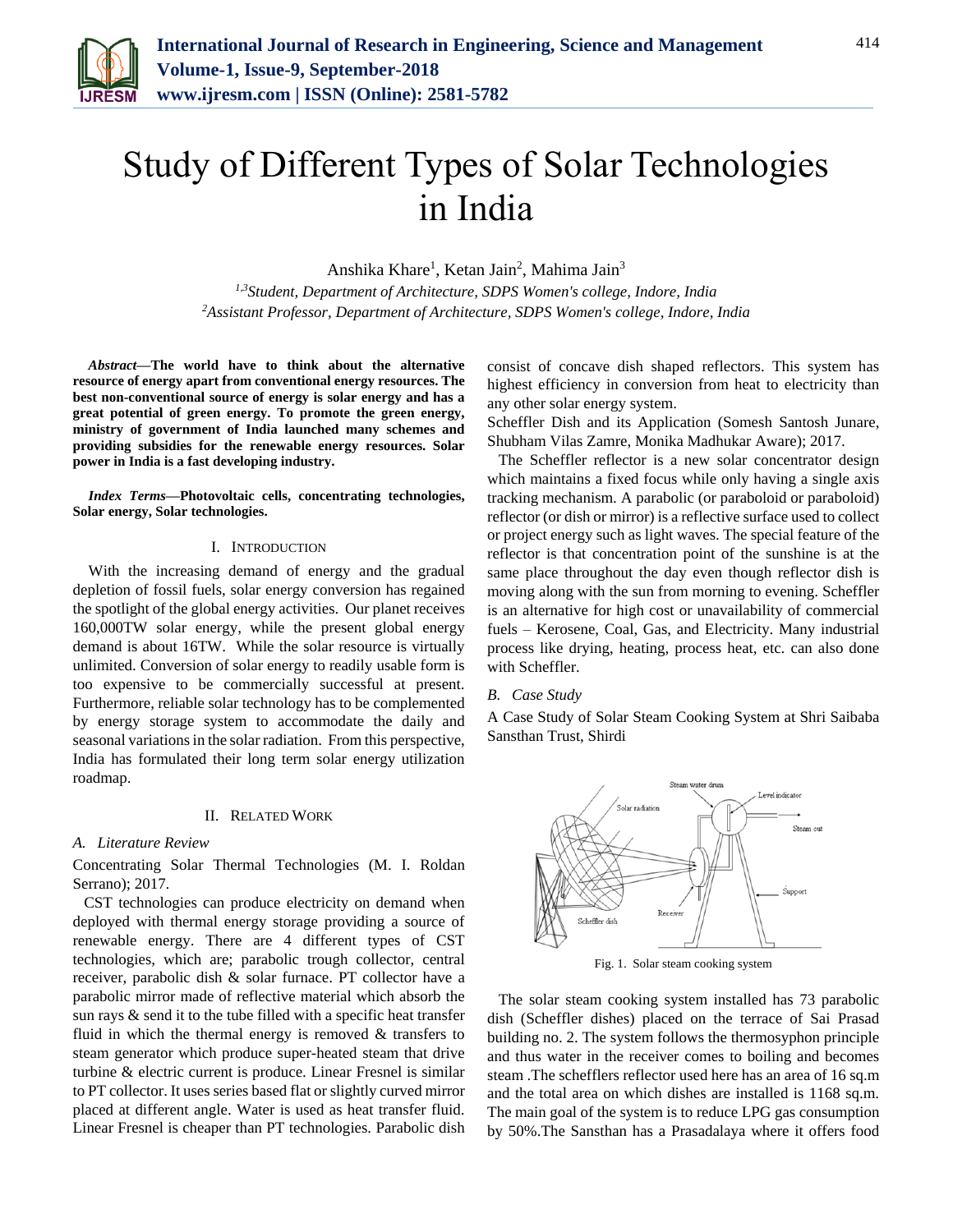

(prasad) to the devotees at subsidized rates. Thousands of devotees partake food at a nominal rate of Rs.4/- per meal for grownups and Rs.2/- per meal for children. The Sansthan is always on the lookout for innovative ways to reduce its overhead costs. They have installed hot- water- systems at its dharmashalas / dormitories, providing staying facilities for devotees. The Sansthan have also installed solar streetlights in its pumping complex.

# III. SCOPE OF STUDY

The main objective of the study is to take a step towards the sustainability. The study will help in learning the best solar technology with higher efficiency.

|                |                      | 17DLC1<br><b>ENERGY SCENARIO</b> |                                |
|----------------|----------------------|----------------------------------|--------------------------------|
| S. No.         | <b>State</b>         | Photovoltaic<br>Capacity (MW)    | Solar Thermal<br>Capacity (MW) |
| 1              | Rajasthan            | 43                               | 400                            |
| $\overline{c}$ | Gujarat              | 722                              | 45                             |
| 3              | Maharashtra          | 133                              |                                |
| 4              | Karnataka            | 10                               |                                |
| 5              | Andhra Pradesh       | 20.5                             |                                |
| 6              | Uttarakhand          | 4                                |                                |
| 7              | Punjab               | 5                                |                                |
| 8              | Haryana              | 7.8                              |                                |
| 9              | <b>Uttar Pradesh</b> | 11                               |                                |
| 10             | Jharkhand            | 16                               |                                |
| 11             | Chhattisgarh         | 4                                |                                |
| 12             | Madhya Pradesh       | 7.25                             |                                |
| 13             | Odisha               | 11                               |                                |
| 14             | <b>Tamil Nadu</b>    | 12                               |                                |
|                | <b>TOTAL</b>         | 1006.55                          | 445                            |

TABLE I

#### IV. FUNDAMENTALS AND BASIC CONCEPT OF SOLAR ENERGY

Solar energy can be produced by two methods. One is Solar PV i.e. through photovoltaic cells and other is Solar Thermal i.e. through concentrated solar power.

1.1 Solar Photovoltaic (PV):

The photovoltaic effect (or photoelectric effect) converts light into electricity. It was discovered by French physicist Edmond Becquerel in 1839 and was first used in industrial applications in 1954. The principle: an electric current occurs when electrons are displaced. For this to happen, photons (light particles) excite the outermost electrons of the atoms of certain semiconductor elements. In practice, light hitting a photovoltaic cell is converted into electricity by a semiconductor, generally silicon. A photovoltaic panel is made up of several cells producing direct current, which is then converted into alternating current by an inverter.

Panels can be used in small systems or large plants.

# *A. Solar Thermal*

*Concentrated solar power:* This systems use mirrors or lenses to concentrate a large area of sunlight, or solar thermal energy, onto a small area. Electrical power is produced when the concentrated light is converted to heat, which drives a heat engine (usually a steam turbine) connected to an electrical

power generator or powers a thermo chemical reaction. Solar thermal power technologies are of three type's namely parabolic trough, Dish engine and Power tower.

*Parabolic trough technology* is the Most proven and mature technology. It consists of a field of single axis tracking parabolic trough solar collectors. Linear receiver located at the focus of parabola. The Heat transfer fluid (HTF) circulates through the receiver and returns to a series of heat exchangers. High-pressure superheated steam generated is fed to turbine.

*Power tower designs:* Power towers (also known as 'central tower' power plants or 'heliostat' power plants) capture and focus the sun's thermal energy with thousands of tracking mirrors (called heliostats) in roughly a two square mile field. A tower resides in the center of the heliostat field. The heliostats focus concentrated sunlight on a receiver which sits on top of the tower. Within the receiver the concentrated sunlight heats molten salt to over 1,000 °F (538 °C). The heated molten salt then flows into a thermal storage tank where it is stored, maintaining 98% thermal efficiency, and eventually pumped to a steam generator. The steam drives a standard turbine to generate electricity.

*Dish designs:* A parabolic solar dish concentrates the sun's rays on the heating element of a Stirling engine. The entire unit acts as a solar tracker. This CSP-Stirling is known to have the highest efficiency of all solar technologies around 30% compared to solar PV approximately 15%, and is predicted to be able to produce the cheapest energy among all renewable energy sources in high scale production and hot areas, semi deserts etc. A dish Stirling system uses a large, reflective, parabolic dish (similar in shape to satellite television dish). It focuses all the sunlight that strikes the dish onto a single point above the dish, where a receiver captures the heat and transforms it into a useful form.

*Fresnel reflector:* A linear Fresnel reflector power plant uses a series of long, narrow, shallow-curvature (or even flat) mirrors to focus light onto one or more linear receivers positioned above the mirrors. On top of the receiver a small parabolic mirror can be attached for further focusing the light. These systems aim to offer lower overall costs by sharing a receiver between several mirrors (as compared with trough and dish concepts), while still using the simple line-focus geometry with one axis for tracking. This is similar to the trough design (and different from central towers and dishes with dual-axis). The receiver is stationary and so fluid couplings are not required (as in troughs and dishes).

# V. BENEFITS OF SOLAR POWER

- 1. Solar resources are available everywhere in the world. It gives out no emissions i.e. environmentally safe.
- 2. Solar energy is a clean, renewable resource that is continuously supplied to the earth by the sun.
- 3. Clean, quiet and visually unobtrusive in nature. Solar energy plants do not have any polluting emissions, do not make any sound, and are not considered to be an "eyesore."